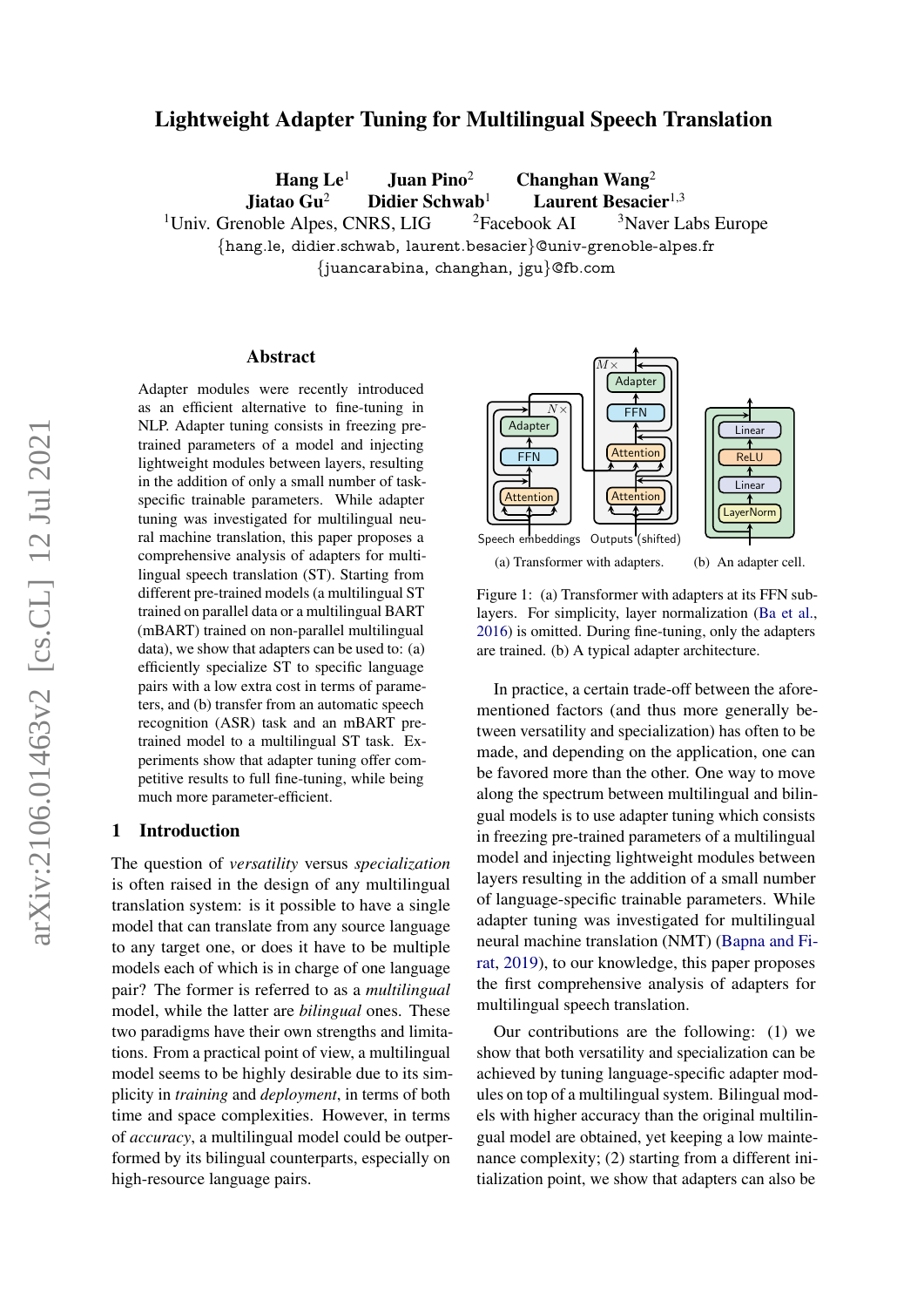used as a glue to connect off-the-shelf systems (an automatic speech recognition (ASR) model and a multilingual denoising auto-encoder mBART [\(Liu](#page-5-2) [et al.,](#page-5-2) [2020;](#page-5-2) [Tang et al.,](#page-6-0) [2020\)](#page-6-0)) to perform the multilingual ST task. Extensive experiments on the MuST-C dataset [\(Di Gangi et al.,](#page-5-3) [2019\)](#page-5-3) show that adapter-based fine-tuning can achieve very competitive results to full fine-tuning—while being much more parameter-efficient—in both standard and low-resource settings. Our code based on FAIRSEQ S2T [\(Wang et al.,](#page-6-1) [2020\)](#page-6-1) is publicly available.<sup>[1](#page-1-0)</sup>

## 2 Related Work

Adapter layers (or *adapters* for short) were first proposed in computer vision [\(Rebuffi et al.,](#page-6-2) [2017\)](#page-6-2), then explored for text classification tasks in NLP [\(Houlsby et al.,](#page-5-4) [2019\)](#page-5-4). Adapters are generally inserted between the layers of a pre-trained network and finetuned on the adaptation corpus. [Bapna](#page-5-1) [and Firat](#page-5-1) [\(2019\)](#page-5-1) studied adapters in the context of NMT and evaluated them on two tasks: domain adaptation and massively multilingual NMT. [Philip](#page-6-3) [et al.](#page-6-3) [\(2020\)](#page-6-3) later introduced monolingual adapters for zero-shot NMT. Other research groups made contributions on the use of adapters in NLP [\(Pfeif](#page-6-4)[fer et al.,](#page-6-4) [2020b,](#page-6-4) [2021\)](#page-6-5) and a framework built on top of HuggingFace Transformers library [\(Wolf](#page-6-6) [et al.,](#page-6-6) [2020\)](#page-6-6) was also released to facilitate the downloading, sharing, and adapting state-of-the-art pretrained models with adapter modules [\(Pfeiffer et al.,](#page-6-7) [2020a\)](#page-6-7). Also very relevant to our paper is the work of [Stickland et al.](#page-6-8) [\(2021\)](#page-6-8) where adapters are used to adapt pre-trained BART [\(Lewis et al.,](#page-5-5) [2020\)](#page-5-5) and mBART25 (multilingual BART pre-trained on 25 languages) [\(Liu et al.,](#page-5-2) [2020\)](#page-5-2) to machine translation.

As far as speech processing is concerned, adapters were mostly used in ASR [\(Kannan et al.,](#page-5-6) [2019;](#page-5-6) [Lee et al.,](#page-5-7) [2020;](#page-5-7) [Winata et al.,](#page-6-9) [2020;](#page-6-9) [Zhu](#page-6-10) [et al.,](#page-6-10) [2020\)](#page-6-10). Recently, they have also been explored for ST as well but in a limited scope. [Es](#page-5-8)[colano et al.](#page-5-8) [\(2020\)](#page-5-8) addressed a very specific setting (zero-shot ST), while [Li et al.](#page-5-9) [\(2020\)](#page-5-9) and Gállego et al. [\(2021\)](#page-5-10) used only one or two adapters right after a Transformer encoder.

## 3 Adapters for Speech Translation

In this section, we describe the integration of adapters into a given backbone model for speech translation. As the Transformer [\(Vaswani et al.,](#page-6-11) [2017\)](#page-6-11) has become common in speech processing,[2](#page-1-1) it will be used as our backbone. Our method, however, can be applied to any other architectures, e.g., dual-decoder Transformer [\(Le et al.,](#page-5-11) [2020\)](#page-5-11).

Adapter modules can be introduced into a Transformer in a *serial* or *parallel* fashion. Consider a layer represented by a function  $f$  that produces an output y from an input x, i.e.,  $y = f(x)$ . This can be an entire encoder or decoder layer, or just one of their sub-layers (e.g., the self-attention or the final feed-forward network (FFN) component). Suppose that our adapter layer is represented by a function g. The new "adapted" output is then given by:

$$
\mathbf{y}_{\text{serial}} = g(f(\mathbf{x})), \quad \mathbf{y}_{\text{parallel}} = f(\mathbf{x}) + g(\mathbf{x}).
$$

Intuitively, a serial adapter modifies the output directly, while a parallel one performs the operations in parallel before merging its output to the layer. In Figure [1a,](#page-0-0) we show an example of serial adapters being integrated to the Transformer, or more precisely to its FFN sub-layers. A common adapter module [\(Bapna and Firat,](#page-5-1) [2019\)](#page-5-1) is presented in Figure [1b.](#page-0-0) Here q is a small FFN with a residual connection. The first linear layer is typically a down projection to a bottleneck dimension, and the second one projects the output back to the initial dimension. Bottleneck allows us to limit the number of parameters. Other adapter architectures also exist, e.g., [Stickland and Murray](#page-6-12) [\(2019\)](#page-6-12) explored parallel adapters consisting of a multi-head attention (MHA) layer in a multi-task setup.

For multilingual ST, we adopt the following general recipe for adapter-based fine-tuning. Starting from a pre-trained backbone, an adapter is added for each language pair and then finetuned on the corresponding bilingual data (while the rest of the backbone is frozen). The pre-trained backbone plays a crucial role in this recipe. We explore two common scenarios to obtain this pre-trained model, namely *refinement* and *transfer learning*. We present them in details, together with extensive experimental results, in Section [5](#page-2-0) and [6.](#page-4-0) In the next section, we present our experimental setup.

## 4 Experimental Setup

### 4.1 Dataset

MuST-C We evaluate our recipes on MuST-C [\(Di Gangi et al.,](#page-5-3) [2019\)](#page-5-3), a large-scale one-to-many

<span id="page-1-0"></span><sup>1</sup>[https://github.com/formiel/fairseq/tree/master/](https://github.com/formiel/fairseq/tree/master/examples/speech_to_text/docs/adapters.md) examples/speech\_to\_[text/docs/adapters.md](https://github.com/formiel/fairseq/tree/master/examples/speech_to_text/docs/adapters.md)

<span id="page-1-1"></span><sup>&</sup>lt;sup>2</sup>For speech applications [\(Inaguma et al.,](#page-5-12) [2020;](#page-5-12) [Wang et al.,](#page-6-1) [2020\)](#page-6-1), the embedding layer of the encoder is often a small convolutional neural network [\(Fukushima and Miyake,](#page-5-13) [1982;](#page-5-13) [LeCun et al.,](#page-5-14) [1989\)](#page-5-14).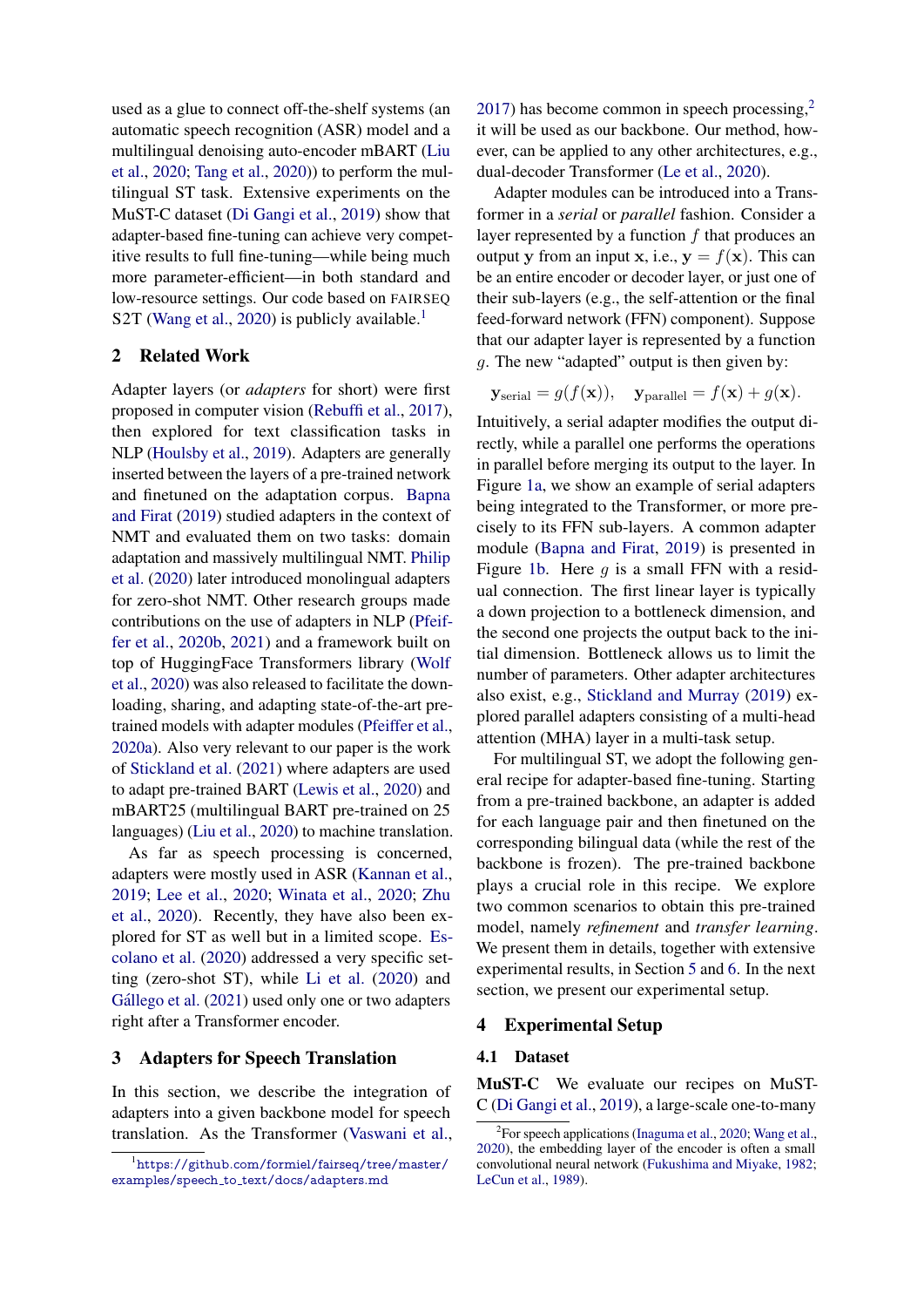<span id="page-2-1"></span>

|    |                       | <b>Adapter</b>       |                  | <b>Finetune</b>          |              | $#$ params $(M)$ |                          |                               |          |           |          |          |          |          |          |        |       |
|----|-----------------------|----------------------|------------------|--------------------------|--------------|------------------|--------------------------|-------------------------------|----------|-----------|----------|----------|----------|----------|----------|--------|-------|
|    | Dict                  | $\overline{D}$       | $\boldsymbol{d}$ | <b>ENC</b>               | <b>DEC</b>   | <b>ENC</b>       | <b>DEC</b>               | trainable/total               | de       | <b>es</b> | fr       | it       | nl       | pt       | ro       | ru     | avg   |
|    | Training data (hours) |                      |                  |                          |              |                  |                          | 408                           | 504      | 492       | 465      | 442      | 385      | 432      | 489      |        |       |
|    | mono                  |                      |                  |                          |              |                  |                          | $8\times31.1/8\times31.1$     | 22.16    | 30.42     | 27.92    | 22.92    | 24.10    | 27.19    | 21.51    | 14.36  | 23.82 |
| 2  | multi                 |                      |                  |                          |              |                  |                          | 32.1/32.1                     | 22.37    | 30.40     | 27.49    | 22.79    | 24.42    | 27.32    | 20.78    | 14.54  | 23.76 |
| 3  | multi                 |                      | 64               |                          |              |                  |                          | $8\times 0.2/33.7$            | 22.32    | 30.50     | 27.55    | 22.91    | 24.51    | 27.36    | 21.09    | 14.74  | 23.87 |
| 4  | multi                 | 256                  | 64               | √                        | $\checkmark$ |                  | $\overline{\phantom{a}}$ | $8\times 0.6/36.9$            | 22.75    | 31.07     | 28.03    | 23.04    | 24.75    | 28.06    | 21.20    | 14.75  | 24.21 |
| 5  | multi                 |                      | 128              | $\sim$                   |              |                  | ٠                        | $8\times 0.4/35.3$            | 22.45    | 30.85     | 27.71    | 23.06    | 24.57    | 27.52    | 20.93    | 14.57  | 23.96 |
| 6  | multi                 |                      | 128              | √                        |              |                  | ٠                        | $8 \times 1.2/41.7$           | 22.84*   | $31.25*$  | 28.29*   | $23.27*$ | 24.98*   | $28.16*$ | $21.36*$ | 14.71  | 24.36 |
| 7  | multi                 |                      |                  |                          |              |                  |                          | $8 \times 14.6/8 \times 32.1$ | 23.49    | 31.29     | 28.40    | 23.63    | 25.51    | 28.71    | 21.73    | 15.22  | 24.75 |
| 8  | multi                 |                      | ٠                |                          |              | √                | ✓                        | $8 \times 32.1/8 \times 32.1$ | $23.13*$ | $31.39*$  | 28.67*   | $23.80*$ | $25.52*$ | 29.03*   | $22.25*$ | 15.44* | 24.90 |
| 9  | mono                  |                      |                  |                          |              |                  |                          | $8 \times 74.3/8 \times 74.3$ | 21.93    | 30.46     | 27.90    | 22.64    | 23.98    | 25.98    | 20.50    | 14.01  | 23.42 |
| 10 | multi                 |                      | ٠                |                          |              |                  | ٠                        | 76.3/76.3                     | 23.98    | 32.47     | 29.24    | 24.97    | 26.20    | 29.81    | 22.74    | 15.30  | 25.59 |
| 11 | multi                 |                      | 64               |                          |              |                  | ٠                        | $8 \times 0.479.5$            | 24.24    | 32.52     | 29.47    | 24.74    | 26.13    | 29.72    | 22.53    | 15.25  | 25.57 |
| 12 | multi                 |                      | 64               | √                        | √            |                  | ٠                        | $8 \times 1.2/85.9$           | 24.13    | 32.80     | 29.55    | 24.90    | 26.04    | 30.25    | 22.73    | 15.31  | 25.72 |
| 13 | multi                 | $\mathbf{\sim}$<br>遣 | 128              | $\overline{\phantom{a}}$ |              |                  |                          | $8\times 0.8/82.7$            | 24.34    | 32.86     | 29.51    | 24.73    | 26.15    | 30.01    | 22.58    | 15.07  | 25.66 |
| 14 | multi                 |                      | 128              | √                        | √            |                  | $\overline{\phantom{a}}$ | $8 \times 2.4/95.5$           | 24.30    | 32.61     | 29.72*   | 25.07    | 26.29    | $30.46*$ | 22.99    | 15.47  | 25.86 |
| 15 | multi                 |                      | 256              |                          |              |                  | ٠                        | $8 \times 1.6/89.1$           | 24.38    | 32.78     | 29.69    | 24.72    | 26.25    | 29.93    | 22.63    | 15.40  | 25.72 |
| 16 | multi                 |                      | 256              | ✓                        | $\checkmark$ |                  | ٠                        | $8\times4.8/114.7$            | 24.61    | 32.94     | 29.67    | 25.12    | 26.16    | 30.53    | 22.66    | 15.31  | 25.88 |
| 17 | multi                 |                      |                  |                          |              |                  | ✓                        | $8\times35.5/8\times36.3$     | 24.67    | 33.12     | 30.11    | 25.05    | 26.33    | 29.85    | 23.04    | 15.61  | 25.97 |
| 18 | multi                 |                      |                  |                          |              | √                |                          | $8\times76.3/8\times76.3$     | $24.54*$ | 32.95*    | $29.96*$ | 25.01    | 26.31    | 30.04    | 22.66    | 15.54* | 25.88 |

Table 1: BLEU on MuST-C dev set for **refinement**. In the Dict column, mono and multi mean, respectively, monolingual and multilingual dictionary. D is the Transformer hidden dimension. In the **Adapter** group, d is the adapter bottleneck dimension, ENC and DEC mean adding adapters to encoder and decoder, respectively; and idem for the **Finetune** group. Rows 1–2 and rows 9–10 represent our bilingual and multilingual baselines for each D. Values lower than the multilingual baselines are colored in blue. The highest values in each group of  $D$  are underlined, while the highest values of each column are in **bold** face. Furthermore, we select the top configurations (6, 8, 14, 18) and perform statistical significance test using bootstrap re-sampling (Koehn, 2004). Results passing the test (compared to the corresponding multilingual baselines, with  $p$ -value  $< 0.05$ ) are marked with a star.

ST dataset from English to eight target languages including Dutch (nl), French (fr), German (de), Italian (it), Portuguese (pt), Romanian (ro), Russian (ru), and Spanish (es). Each direction includes a triplet of speech, transcription, and translation. Sizes range from 385 hours (pt) to 504 hours (es).

**MuST-C-Imbalanced** We built a low-resource version of MuST-C, called MuST-C-Imbalanced, in which we randomly keep only  $X\%$  of the original training data, where  $X = 100$  for es, fr;  $X = 50$ for ru, it;  $X = 20$  for nl, ro; and  $X = 10$  for de, pt (same order of the languages in the original MuST-C if we sort them in decreasing amount of data). The amount of speech data ranges from 41 hours (de) to 504 hours (es) in this version, better reflecting real-world data imbalance scenarios.

## 4.2 Implementation details

Our implementation is based on the FAIRSEO S2T toolkit (Wang et al., 2020). We experiment with two architectures: a small Transformer model with dimension  $D = 256$  and a medium one where  $D = 512$ . All experiments use the same encoder with 12 layers. The decoder has 6 layers, except for the transfer learning scenario where we used the mBART decoder for initialization. We used 8k and

10k unigram vocabulary (Kudo and Richardson, 2018) for bilingual and multilingual models, respectively. The speech features are 80-dimensional log mel filter-bank. Utterances having more than 3000 frames are removed for GPU efficiency. We used SpecAugment (Park et al., 2019) with LibriSpeech basic (LB) policy for data augmentation.

We used the Adam optimizer (Kingma and Ba, 2015) with learning rate linearly increased for the first 10K steps to a value  $\eta_{\text{max}}$ , then decreased proportionally to the inverse square root of the step counter. For all adapter experiments,  $\eta_{\text{max}}$  is set to  $2e-3$ . For the others, however, we perform a grid search over three values  ${2e-3, 2e-4, 2e-5}$  and select the best one on the dev set, as they are more sensitive to the learning rate.

#### <span id="page-2-0"></span>5 **Refinement**

In this section, a fully trained multilingual ST backbone is further refined on each language pair to boost the performance and close potential gaps with bilingual models. We compare adapter tuning with other fine-tuning approaches as well as the bilingual and multilingual baselines (the latter being the starting point for all fine-tuning approaches) (Bapna and Firat, 2019). Starting from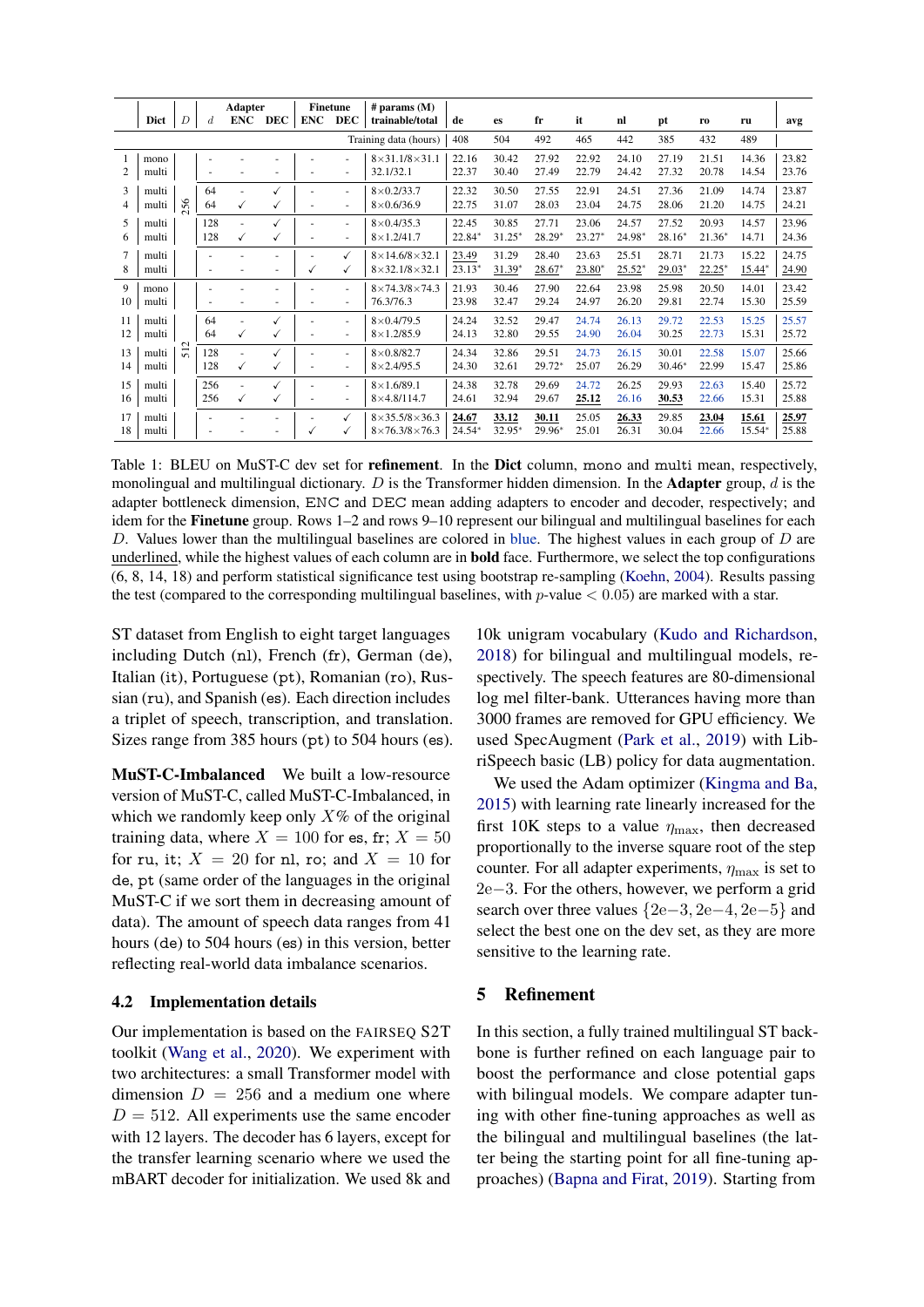<span id="page-3-0"></span>

|                       | <b>Adapter</b><br>D<br><b>DEC</b><br><b>ENC</b><br>d |                          | $#$ params $(M)$<br><b>Finetune</b><br>trainable/total<br><b>DEC</b><br><b>ENC</b> |                          |  | de                       | es                            | fr    | it    | nl    | pt    | r0    | ru    | avg   |       |       |
|-----------------------|------------------------------------------------------|--------------------------|------------------------------------------------------------------------------------|--------------------------|--|--------------------------|-------------------------------|-------|-------|-------|-------|-------|-------|-------|-------|-------|
| Training data (hours) |                                                      |                          |                                                                                    |                          |  |                          |                               | 41    | 504   | 492   | 232   | 89    | 38    | 86    | 245   |       |
|                       |                                                      |                          |                                                                                    | $\overline{\phantom{a}}$ |  | $\overline{\phantom{a}}$ | 32.1/32.1                     | 15.99 | 30.51 | 28.17 | 21.80 | 20.27 | 22.47 | 17.38 | 13.18 | 21.22 |
|                       | 256                                                  | 128                      |                                                                                    |                          |  | $\overline{\phantom{a}}$ | $8\times1.2/41.7$             | 17.02 | 30.71 | 28.42 | 22.37 | 21.01 | 23.74 | 18.55 | 13.52 | 21.92 |
|                       |                                                      | $\overline{\phantom{a}}$ | $\overline{\phantom{a}}$                                                           | $\overline{\phantom{a}}$ |  |                          | $8 \times 32.1/8 \times 32.1$ | 16.93 | 30.86 | 28.34 | 22.42 | 20.86 | 23.44 | 18.49 | 13.63 | 21.87 |
| 4                     |                                                      |                          |                                                                                    | $\overline{\phantom{a}}$ |  | $\overline{\phantom{a}}$ | 76.3/76.3                     | 17.05 | 31.92 | 29.06 | 22.91 | 21.64 | 24.15 | 19.18 | 14.09 | 22.50 |
|                       | $\mathbf{\sim}$<br>$\overline{\phantom{0}}$<br>n     | 256                      |                                                                                    |                          |  | $\overline{\phantom{a}}$ | $8\times4.8/114.7$            | 17.46 | 31.94 | 29.09 | 23.11 | 21.76 | 24.96 | 19.50 | 14.10 | 22.74 |
| 6                     |                                                      | -                        |                                                                                    | $\overline{\phantom{a}}$ |  |                          | $8\times76.3/8\times76.3$     | 17.49 | 31.67 | 29.27 | 22.97 | 21.80 | 24.80 | 19.43 | 14.17 | 22.70 |

<span id="page-3-1"></span>Table 2: BLEU on MuST-C dev set for **refinement** in the low-resource scenario where the models were trained on MuST-C-Imbalanced dataset. We refer to Table [1](#page-2-1) for other notation.

|             | <b>Method</b>    | # params $(M)$<br>trainable/total | de    | es    | fr    | it    | nl    | pt    | r0    | ru    | avg   |
|-------------|------------------|-----------------------------------|-------|-------|-------|-------|-------|-------|-------|-------|-------|
| <b>Ours</b> | <b>Baseline</b>  | 76.3/76.3                         | 24.18 | 28.28 | 34.98 | 24.62 | 28.80 | 31.13 | 23.22 | 15.88 | 26.39 |
|             | Best adapting    | $8 \times 4.8/76.3$               | 24.63 | 28.73 | 34.75 | 24.96 | 28.80 | 30.96 | 23.70 | 16.36 | 26.61 |
|             | Best fine-tuning | $8 \times 35.5/8 \times 76.3$     | 24.50 | 28.67 | 34.89 | 24.82 | 28.38 | 30.73 | 23.78 | 16.23 | 26.50 |
| ಕ<br>ਾੜ     | LNA-D            | 53.5/76.3                         | 24.16 | 28.30 | 34.52 | 24.46 | 28.35 | 30.51 | 23.29 | 15.84 | 26.18 |
|             | LNA-E            | 48.1/76.3                         | 24.34 | 28.25 | 34.42 | 24.24 | 28.46 | 30.53 | 23.32 | 15.89 | 26.18 |
|             | $LNA$ -E.D       | 25.3/76.3                         | 24.27 | 28.40 | 34.61 | 24.44 | 28.25 | 30.53 | 23.27 | 15.92 | 26.21 |

Table 3: BLEU on MuST-C test set. Our method compares favorably with [\(Li et al.,](#page-5-9) [2020\)](#page-5-9).

these backbones, we either add language-specific adapters and train them only, or we finetune the backbone on each language pair, either fully or partially. All these trainings are performed on MuST-C. The results are shown in Table [1.](#page-2-1) There are two main blocks corresponding to two architectures:  $D = 256$  (small) and  $D = 512$  (medium). Rows 1 and 9 provide the bilingual baselines, while rows 2 and 10 serve as the multilingual baselines for each block. In addition, we compare adapter-tuning with full fine-tuning and multilingual-training (baseline) on MuST-C-Imbalanced. Table [2](#page-3-0) displays the results for this set of experiments.

Bilingual vs. Multilingual For the small architecture ( $D = 256$ ), the bilingual models slightly outperform their multilingual counterpart (rows 1, 2). Looking further into the performance of each language pair, the multilingual model is able to improve the results for 4 out of 8 pairs (de, nl, pt, ru), mainly those in the lower-resource direction, but the joint multilingual training slightly hurts the performance of higher-resource pairs such as es, fr, it, and ro. Finally, we observe that the medium model ( $D = 512$ ) performs better in the multilingual setting than the bilingual one (rows 9, 10).

Adapter tuning vs. Fine-tuning Both recipes yield improvements over the multilingual baseline and recover the lost performance of higher-resource directions compared to the bilingual baseline for the small model  $(D = 256)$ . For the medium one ( $D = 512$ ), one adapter tuning (row 14) can slightly improve the scores in all directions and even approach the results of the best fine-tuning experiment (row 17) while maintaining much lower model sizes (95.5M vs.  $8 \times 36.3$ M parameters).

Low-resource scenario The obtained results on small models show that adapter-tuning achieved the best performance, producing clear improvements over the baseline, especially for the low-resource languages: +1.1 BLEU on average on nl, ro, de, pt; +0.3 BLEU on average on es, fr, ru, it; which is competitive to full fine-tuning  $(+0.9 \text{ and } +0.4)$ BLEU, respectively) while being more parameterefficient as well as simpler for training and deployment (one model with adapters versus eight separate models). For larger models, however, the improvement is smaller:  $+0.4$  BLEU on average on the lower-resource pairs and  $+0.1$  on the higherresource ones; while those of full fine-tuning are +0.4 and roughly no improvement, respectively.

Results on test set We select the best-performing fine-tuning recipes on the dev set (rows 16 and 17 in Table [1\)](#page-2-1) for evaluation on the test set. For reference, we also include the multilingual baseline (row 10). Moreover, to go beyond conventional finetuning approaches, we also compare our recipes with a contemporary work in which only several components of the network are finetuned [\(Li et al.,](#page-5-9) [2020\)](#page-5-9). For a fair comparison, we did not use large pre-trained components such as wav2vec [\(Baevski](#page-5-18) [et al.,](#page-5-18) [2020\)](#page-5-18) or mBART [\(Tang et al.,](#page-6-0) [2020\)](#page-6-0) but instead considered the same pre-trained compo-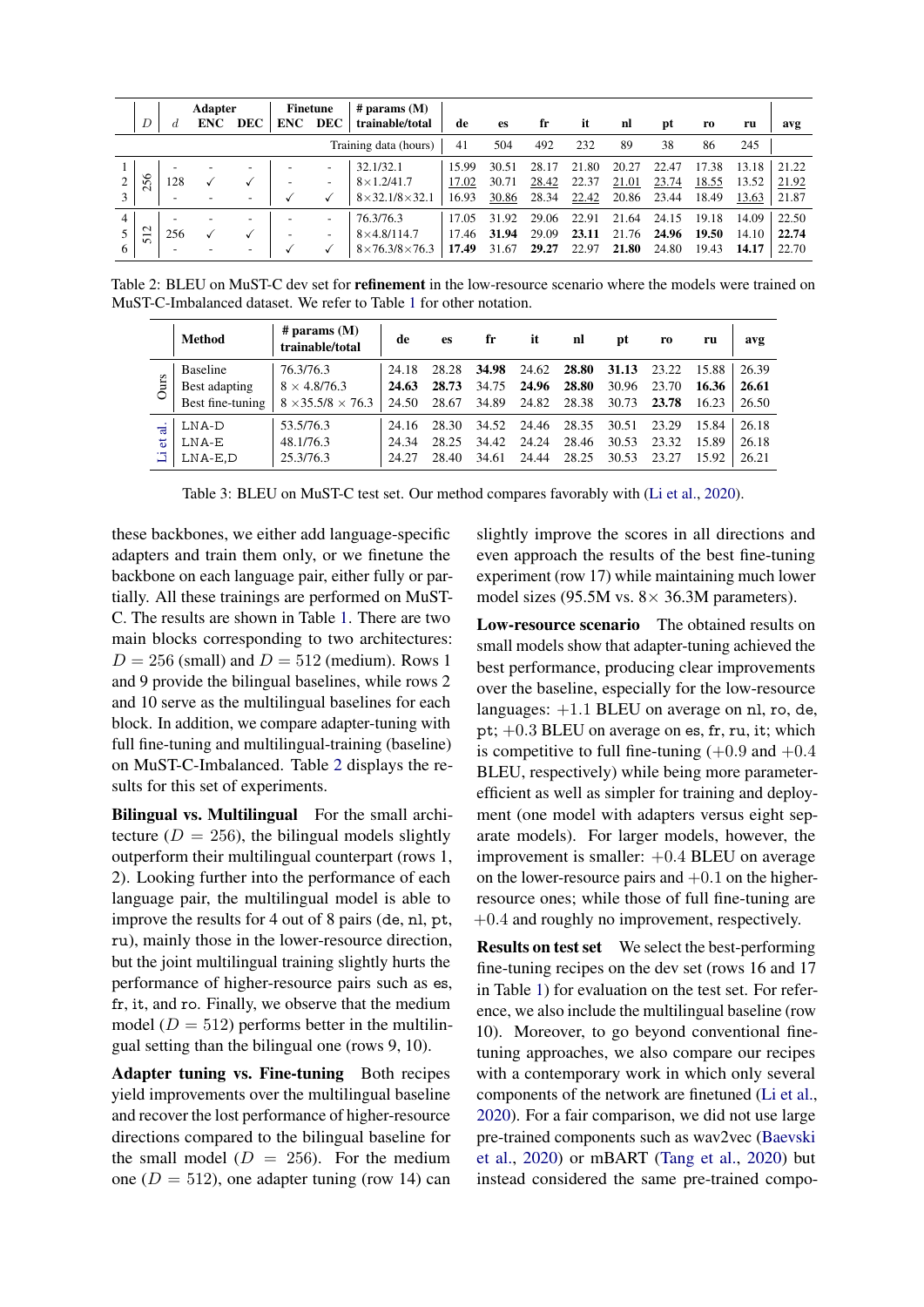<span id="page-4-2"></span>

|   | <b>Adapter</b> |                          |            | <b>Finetune</b> | # params $(M)$            |       |       |       |       |       |       |                |       |       |
|---|----------------|--------------------------|------------|-----------------|---------------------------|-------|-------|-------|-------|-------|-------|----------------|-------|-------|
|   | đ.             | <b>ENC</b>               | <b>DEC</b> | xattn           | trainable/total           | de    | es    | fr    | it    | nl    | pt    | r <sub>0</sub> | ru    | avg   |
|   |                |                          |            | ۰               | $8\times31.1/8\times31.1$ | 22.16 | 30.42 | 27.92 | 22.92 | 24.10 | 27.19 | 21.51          | 14.36 | 23.82 |
|   |                | $\overline{\phantom{a}}$ |            |                 | 38/486                    | 18.41 | 25.42 | 23.46 | 18.44 | 20.87 | 20.55 | 17.19          | 11.79 | 19.52 |
|   | 512            | ٠                        |            | ٠               | 101/587                   | 0.94  | 0.65  | 0.93  | 0.76  | 0.95  | 0.89  | 0.52           | 0.93  | 0.82  |
| 4 | 512            | ٠                        |            |                 | 139/587                   | 21.98 | 29.47 | 27.05 | 22.89 | 24.06 | 26.34 | 21.0           | 14.35 | 23.39 |
|   | 512            |                          |            | ۰               | 152/638                   | 11.04 | 18.62 | 16.10 | 12.37 | 13.18 | 14.29 | 10.62          | 6.95  | 12.90 |
| 6 | 512            |                          |            |                 | 190/638                   | 22.62 | 30.85 | 28.23 | 23.09 | 24.43 | 26.56 | 22.13          | 14.92 | 24.10 |

Table 4: BLEU on MuST-C dev set for **transfer learning** from pre-trained ASR and mBART models. We compare the results with the bilingual baselines (trained from scratch), shown in row 1 (which is identical to row 1 in Table [1\)](#page-2-1). The column "Finetune xattn" means updating the cross-attention parameters. We refer to Table [1](#page-2-1) for other notation.

nents used in our previous experiments. Following [\(Li et al.,](#page-5-9) [2020\)](#page-5-9), we considered six variants: fine-tuning LayerNorm + Attention in the encoder (LNA-E), or the decoder (LNA-D), or both (LNA-E,D); each with or without the length adapter. We found that adding the length adapter did not help in our experiments. Table [3](#page-3-1) shows that our approach compares favorably with [\(Li et al.,](#page-5-9) [2020\)](#page-5-9) in terms of both performance and parameter-efficiency.

Other comments For small models, the encoder adapters boost the performance (0.3–0.4 BLEU on average) in all directions (rows 3 and 4, 5 and 6, Table [1\)](#page-2-1), indicating that language-specific adapters can tweak the encoder representations to make them better suited for the decoder. In larger models, however, the impact of the encoder adapters is varied depending on languages and bottleneck dimensions. We also notice that increasing the bottleneck dimension slightly improves performance while remaining parameter-efficient. Fine-tuning remains the best option to optimize the models in most cases but leads to much larger model sizes. The adapter-tuning approach is competitive to finetuning while being much more parameter-efficient.

# <span id="page-4-0"></span>6 Transfer Learning

In this section, we show that adapters can be used to combine available pre-trained models to perform a multilingual ST task. In particular, we initialize the encoder using a pre-trained ASR encoder (on MuST-C $^{3}$  $^{3}$  $^{3}$  provided by [Wang et al.](#page-6-1) [\(2020\)](#page-6-1) and the decoder using mBART50, a multilingual denoising auto-encoder pre-trained on 50 languages [\(Tang](#page-6-0) [et al.,](#page-6-0) [2020\)](#page-6-0). We tune language independent crossattention and language-specific adapters on top of these backbone models (using MuST-C as well). The results presented in [Table 4](#page-4-2) highlight that finetuning cross-attention is crucial to transfer to multilingual ST (rows 3 and 5 show poor results without doing so). Adding adapters to the backbone decoder (row 4) or to both encoder and decoder (row 6) further boosts performance, demonstrating the ability of adapters to connect off-the-shelf models in a modular fashion. The best-performing model in this recipe (row 6) also outperforms bilingual systems (row 1) despite having fewer trainable parameters (190M vs. 248M). It is also important to mention that while we experiment on 8 target languages of MuST-C corpus, the multilingual ST model of row 2 should be practically able to decode into 50 different target languages. Investigating such a zero-shot ST scenario is left for future work.

# 7 Conclusion

We have presented a study of adapters for multilingual ST and shown that language-specific adapters can enable a fully trained multilingual ST model to be further specialized in each language pair. With these adapter modules, one can efficiently obtain a single multilingual ST system that outperforms the original multilingual model as well as multiple bilingual systems while maintaining a low storage cost and simplicity in deployment. In addition, adapter modules can also be used to connect available pre-trained models such as an ASR model and a multilingual denoising auto-encoder to perform the multilingual speech-to-text translation task.

# Acknowledgments

This work was supported by a Facebook AI SRA grant, and was granted access to the HPC resources of IDRIS under the allocation 2020-AD011011695 made by GENCI. It was also done as part of the Multidisciplinary Institute in Artificial Intelligence MIAI@Grenoble-Alpes (ANR-19-P3IA-0003). We thank the anonymous reviewers for their insightful questions and feedback.

<span id="page-4-1"></span><sup>&</sup>lt;sup>3</sup>Pre-training on ASR data and then transferring to ST is not new but rather standard. See, e.g., [Bansal et al.](#page-5-19) [\(2019\)](#page-5-19).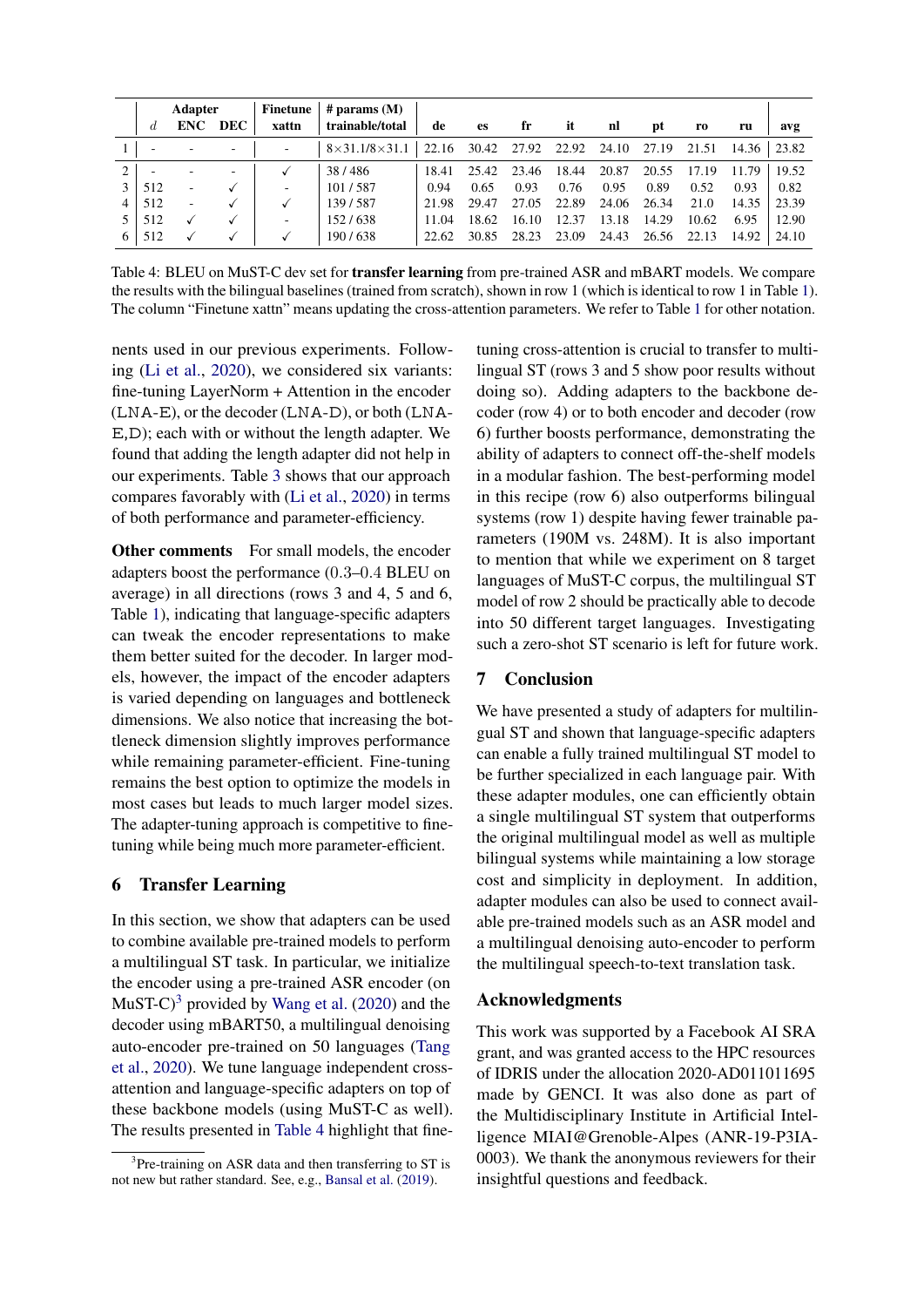### References

- <span id="page-5-0"></span>Lei Jimmy Ba, Jamie Ryan Kiros, and Geoffrey E.<br>Hinton. 2016. Layer normalization. CoRR, Layer normalization. *CoRR*, abs/1607.06450.
- <span id="page-5-18"></span>Alexei Baevski, Yuhao Zhou, Abdelrahman Mohamed, and Michael Auli. 2020. wav2vec 2.0: A framework for self-supervised learning of speech representations. In *NeurIPS*.
- <span id="page-5-19"></span>Sameer Bansal, Herman Kamper, Karen Livescu, Adam Lopez, and Sharon Goldwater. 2019. Pretraining on high-resource speech recognition improves low-resource speech-to-text translation. In *NAACL-HLT (1)*, pages 58–68. Association for Computational Linguistics.
- <span id="page-5-1"></span>Ankur Bapna and Orhan Firat. 2019. Simple, scalable adaptation for neural machine translation. In *EMNLP/IJCNLP (1)*, pages 1538–1548. Association for Computational Linguistics.
- <span id="page-5-3"></span>Mattia A Di Gangi, Roldano Cattoni, Luisa Bentivogli, Matteo Negri, and Marco Turchi. 2019. Must-c: a multilingual speech translation corpus. In *2019 Conference of the North American Chapter of the Association for Computational Linguistics: Human Language Technologies*, pages 2012–2017. Association for Computational Linguistics.
- <span id="page-5-8"></span>Carlos Escolano, Marta R. Costa-jussà, José A. R. Fonollosa, and Carlos Segura. 2020. Enabling zeroshot multilingual spoken language translation with language-specific encoders and decoders. *CoRR*, abs/2011.01097.
- <span id="page-5-13"></span>Kunihiko Fukushima and Sei Miyake. 1982. Neocognitron: A self-organizing neural network model for a mechanism of visual pattern recognition. In *Competition and cooperation in neural nets*, pages 267– 285. Springer.
- <span id="page-5-10"></span>Gerard I. Gállego, Ioannis Tsiamas, Carlos Escolano, José A. R. Fonollosa, and Marta R. Costa-jussà. 2021. End-to-end speech translation with pretrained models and adapters: Upc at iwslt 2021. *CoRR*, abs/2105.04512.
- <span id="page-5-4"></span>Neil Houlsby, Andrei Giurgiu, Stanislaw Jastrzebski, Bruna Morrone, Quentin de Laroussilhe, Andrea Gesmundo, Mona Attariyan, and Sylvain Gelly. 2019. Parameter-efficient transfer learning for nlp. In *ICML*.
- <span id="page-5-12"></span>Hirofumi Inaguma, Shun Kiyono, Kevin Duh, Shigeki Karita, Nelson Enrique Yalta Soplin, Tomoki Hayashi, and Shinji Watanabe. 2020. Espnet-st: Allin-one speech translation toolkit. *arXiv preprint arXiv:2004.10234*.
- <span id="page-5-6"></span>Anjuli Kannan, Arindrima Datta, Tara N. Sainath, Eugene Weinstein, Bhuvana Ramabhadran, Yonghui Wu, Ankur Bapna, Zhifeng Chen, and Seungji Lee. 2019. Large-scale multilingual speech recognition with a streaming end-to-end model. In *INTER-SPEECH*, pages 2130–2134. ISCA.
- <span id="page-5-17"></span>Diederik P. Kingma and Jimmy Ba. 2015. [Adam: A](http://arxiv.org/abs/1412.6980) [method for stochastic optimization.](http://arxiv.org/abs/1412.6980) In *3rd International Conference on Learning Representations, ICLR 2015, San Diego, CA, USA, May 7-9, 2015, Conference Track Proceedings*.
- <span id="page-5-15"></span>Philipp Koehn. 2004. Statistical significance tests for machine translation evaluation. In *Proceedings of the 2004 conference on empirical methods in natural language processing*, pages 388–395.
- <span id="page-5-16"></span>Taku Kudo and John Richardson. 2018. [Sentencepiece:](https://doi.org/10.18653/v1/d18-2012) [A simple and language independent subword tok](https://doi.org/10.18653/v1/d18-2012)[enizer and detokenizer for neural text processing.](https://doi.org/10.18653/v1/d18-2012) In *Proceedings of the 2018 Conference on Empirical Methods in Natural Language Processing, EMNLP 2018: System Demonstrations, Brussels, Belgium, October 31 - November 4, 2018*, pages 66–71. Association for Computational Linguistics.
- <span id="page-5-11"></span>Hang Le, Juan Pino, Changhan Wang, Jiatao Gu, Didier Schwab, and Laurent Besacier. 2020. Dualdecoder transformer for joint automatic speech recognition and multilingual speech translation. In *Proceedings of the 28th International Conference on Computational Linguistics, COLING 2020*. Association for Computational Linguistics.
- <span id="page-5-14"></span>Yann LeCun, Bernhard Boser, John S Denker, Donnie Henderson, Richard E Howard, Wayne Hubbard, and Lawrence D Jackel. 1989. Backpropagation applied to handwritten zip code recognition. *Neural computation*, 1(4):541–551.
- <span id="page-5-7"></span>Taewoo Lee, Min-Joong Lee, Tae Gyoon Kang, Seokyeoung Jung, Minseok Kwon, Yeona Hong, Jungin Lee, Kyoung-Gu Woo, Ho-Gyeong Kim, Jiseung Jeong, et al. 2020. Adaptable multi-domain language model for transformer asr. *arXiv preprint arXiv:2008.06208*.
- <span id="page-5-5"></span>Mike Lewis, Yinhan Liu, Naman Goyal, Marjan Ghazvininejad, Abdelrahman Mohamed, Omer Levy, Veselin Stoyanov, and Luke Zettlemoyer. 2020. [BART: denoising sequence-to-sequence pre](https://doi.org/10.18653/v1/2020.acl-main.703)[training for natural language generation, translation,](https://doi.org/10.18653/v1/2020.acl-main.703) [and comprehension.](https://doi.org/10.18653/v1/2020.acl-main.703) In *Proceedings of the 58th Annual Meeting of the Association for Computational Linguistics, ACL 2020, Online, July 5-10, 2020*, pages 7871–7880. Association for Computational Linguistics.
- <span id="page-5-9"></span>Xian Li, Changhan Wang, Yun Tang, Chau Tran, Yuqing Tang, Juan Pino, Alexei Baevski, Alexis Conneau, and Michael Auli. 2020. Multilingual speech translation with efficient finetuning of pretrained models. *arXiv e-prints*, pages arXiv–2010.
- <span id="page-5-2"></span>Yinhan Liu, Jiatao Gu, Naman Goyal, Xian Li, Sergey Edunov, Marjan Ghazvininejad, Mike Lewis, and Luke Zettlemoyer. 2020. [Multilingual denoising](https://transacl.org/ojs/index.php/tacl/article/view/2107) [pre-training for neural machine translation.](https://transacl.org/ojs/index.php/tacl/article/view/2107) *Trans. Assoc. Comput. Linguistics*, 8:726–742.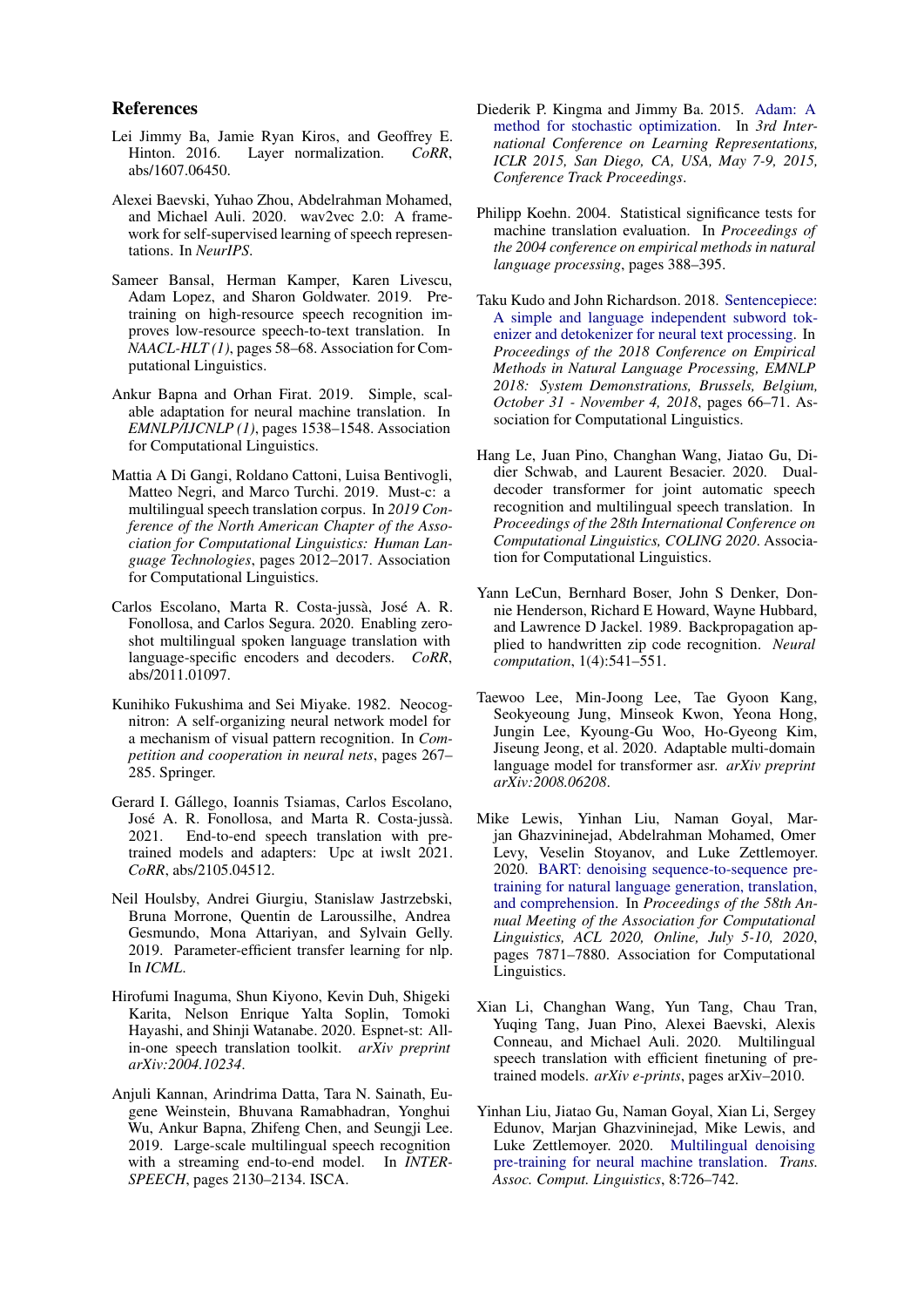- <span id="page-6-13"></span>Daniel S. Park, William Chan, Yu Zhang, Chung-Cheng Chiu, Barret Zoph, Ekin D. Cubuk, and Quoc V. Le. 2019. [Specaugment: A simple data](https://doi.org/10.21437/Interspeech.2019-2680) [augmentation method for automatic speech recogni](https://doi.org/10.21437/Interspeech.2019-2680)[tion.](https://doi.org/10.21437/Interspeech.2019-2680) In *Interspeech 2019, 20th Annual Conference of the International Speech Communication Association, Graz, Austria, 15-19 September 2019*, pages 2613–2617. ISCA.
- <span id="page-6-5"></span>Jonas Pfeiffer, Aishwarya Kamath, Andreas Rücklé, Kyunghyun Cho, and Iryna Gurevych. 2021. Adapterfusion: Non-destructive task composition for transfer learning. In *EACL*, pages 487–503. Association for Computational Linguistics.
- <span id="page-6-7"></span>Jonas Pfeiffer, Andreas Rücklé, Clifton Poth, Aishwarya Kamath, Ivan Vulic, Sebastian Ruder, Kyunghyun Cho, and Iryna Gurevych. 2020a. Adapterhub: A framework for adapting transformers. In *EMNLP (Demos)*, pages 46–54. Association for Computational Linguistics.
- <span id="page-6-4"></span>Jonas Pfeiffer, Ivan Vulic, Iryna Gurevych, and Sebastian Ruder. 2020b. MAD-X: an adapter-based framework for multi-task cross-lingual transfer. In *EMNLP (1)*, pages 7654–7673. Association for Computational Linguistics.
- <span id="page-6-3"></span>Jerin Philip, Alexandre Berard, Laurent Besacier, and ´ Matthias Gallé. 2020. Language adapters for zeroshot neural machine translation. In *EMNLP 2020*.
- <span id="page-6-2"></span>Sylvestre-Alvise Rebuffi, Hakan Bilen, and Andrea Vedaldi. 2017. Learning multiple visual domains with residual adapters. In *Advances in Neural Information Processing Systems*, pages 506–516.
- <span id="page-6-8"></span>Asa Cooper Stickland, Xian Li, and Marjan Ghazvininejad. 2021. Recipes for adapting pre-trained monolingual and multilingual models to machine translation. In *EACL*, pages 3440–3453. Association for Computational Linguistics.
- <span id="page-6-12"></span>Asa Cooper Stickland and Iain Murray. 2019. Bert and pals: Projected attention layers for efficient adaptation in multi-task learning. In *ICML*.
- <span id="page-6-0"></span>Yuqing Tang, Chau Tran, Xian Li, Peng-Jen Chen, Naman Goyal, Vishrav Chaudhary, Jiatao Gu, and Angela Fan. 2020. Multilingual translation with extensible multilingual pretraining and finetuning. *CoRR*, abs/2008.00401.
- <span id="page-6-11"></span>Ashish Vaswani, Noam Shazeer, Niki Parmar, Jakob Uszkoreit, Llion Jones, Aidan N Gomez, Łukasz Kaiser, and Illia Polosukhin. 2017. Attention is all you need. In *Advances in neural information processing systems*, pages 5998–6008.
- <span id="page-6-1"></span>Changhan Wang, Yun Tang, Xutai Ma, Anne Wu, Dmytro Okhonko, and Juan Pino. 2020. Fairseq S2T: fast speech-to-text modeling with fairseq. In *AACL/IJCNLP (System Demonstrations)*, pages 33– 39. Association for Computational Linguistics.
- <span id="page-6-9"></span>Genta Indra Winata, Guangsen Wang, Caiming Xiong, and Steven Hoi. 2020. Adapt-and-adjust: Overcoming the long-tail problem of multilingual speech recognition. *arXiv preprint arXiv:2012.01687*.
- <span id="page-6-6"></span>Thomas Wolf, Lysandre Debut, Victor Sanh, Julien Chaumond, Clement Delangue, Anthony Moi, Pierric Cistac, Tim Rault, Remi Louf, Morgan Funtow- ´ icz, Joe Davison, Sam Shleifer, Patrick von Platen, Clara Ma, Yacine Jernite, Julien Plu, Canwen Xu, Teven Le Scao, Sylvain Gugger, Mariama Drame, Quentin Lhoest, and Alexander M. Rush. 2020. Transformers: State-of-the-art natural language processing. In *EMNLP (Demos)*, pages 38–45. Association for Computational Linguistics.
- <span id="page-6-10"></span>Yun Zhu, Parisa Haghani, Anshuman Tripathi, Bhuvana Ramabhadran, Brian Farris, Hainan Xu, Han Lu, Hasim Sak, Isabel Leal, Neeraj Gaur, et al. 2020. Multilingual speech recognition with selfattention structured parameterization. *Proc. Interspeech 2020*, pages 4741–4745.

## A Parallel Adapters

In this section, we present our preliminary experiments in which we explore different positions of the parallel adapters: in parallel with either Transformer layers or their sub-layers. We perform experiments where the adapters are added to the decoder. The results are shown in Table [5.](#page-6-14)

<span id="page-6-14"></span>

|   |     |    | <b>Adapter</b> | $#$ params $(M)$ |       |
|---|-----|----|----------------|------------------|-------|
|   | d.  | h. | type           | trainable/total  | en-de |
|   |     |    |                | 32.1/32.1        | 22.37 |
| 2 | 128 |    | ser            | 0.4/32.5         | 22.45 |
| 3 | 128 | 4  | par-TL         | 0.8/32.9         | 21.67 |
| 4 | 128 | 4  | par-SA         | 0.8/32.9         | 19.55 |
| 5 | 128 |    | par-XA         | 0.8/32.9         | 19.22 |

Table 5: BLEU on dev set for parallel vs. serial adapters. In the "Adapter" block, d is the adapter's dimension,  $h$  is the number of heads, ser stands for serial adapters, and par stands for parallel ones. The suffixes denote the position of the parallel adapters: in parallel with the Transformer layer (TL), or with self-attention sub-layer (SA), or with cross-attention sub-layer (XA).

Among the parallel variants, the one that performs operations in parallel with a full layer produces the best result. However, its performance still could not surpass the serial adapter (row 2) as well as the starting point (row 1).

## B Specializing

In addition to the refinement recipe where languagespecific adapters tailor the frozen multilingual ST model to translate in the corresponding direction,